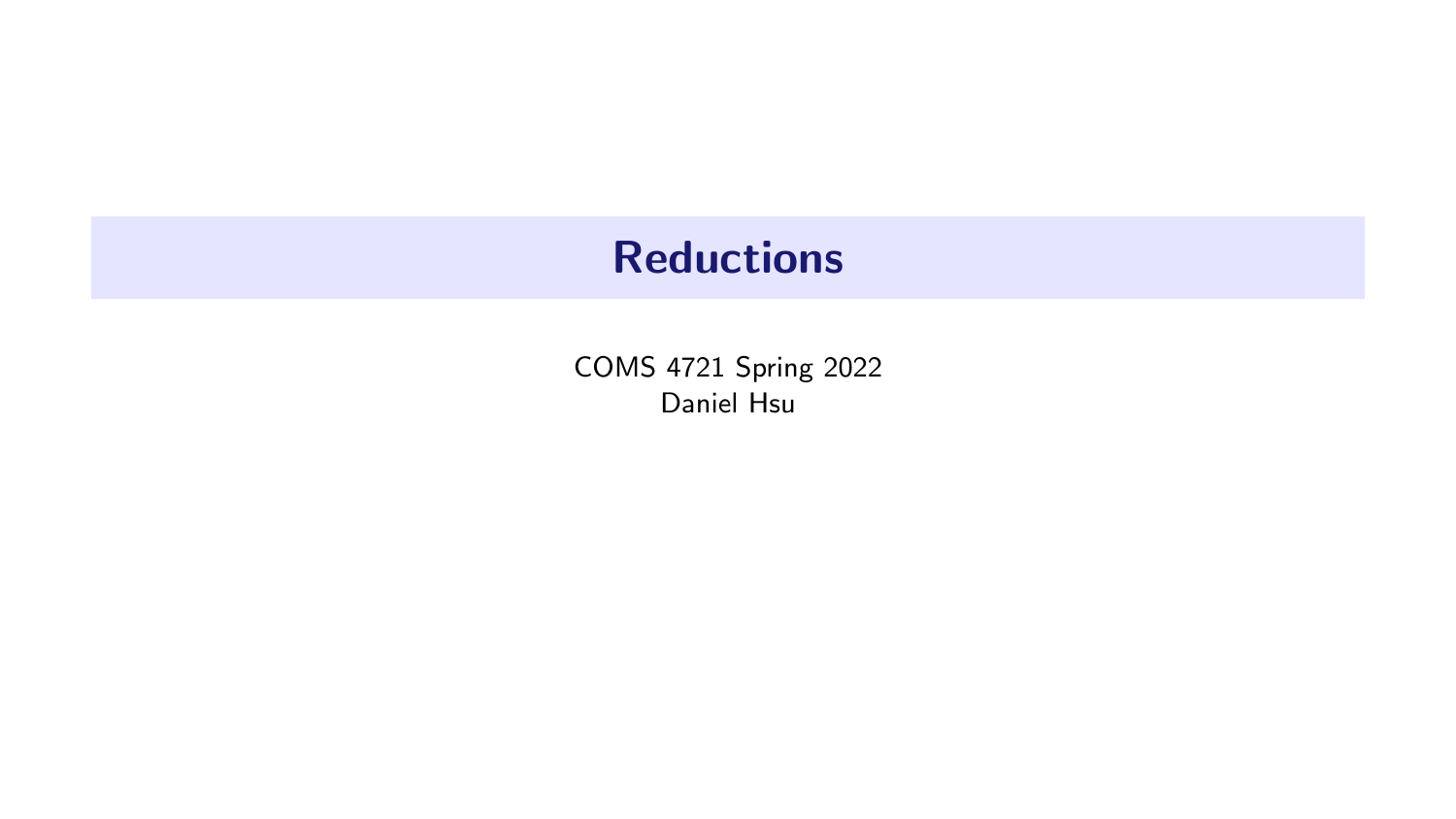# Reductions in ML

▶ Some ML problems are apparently more "complex" than binary classification or regression

- $\triangleright$  Multi-class classification (which bird is depicted in the image?)
- $\triangleright$  Multi-label prediction (which birds are depicted in the image?)
- ▶ Ranking search results
- ▶ Parsing sentences
- $\triangleright$  Online decision-making
- $\blacktriangleright$  ...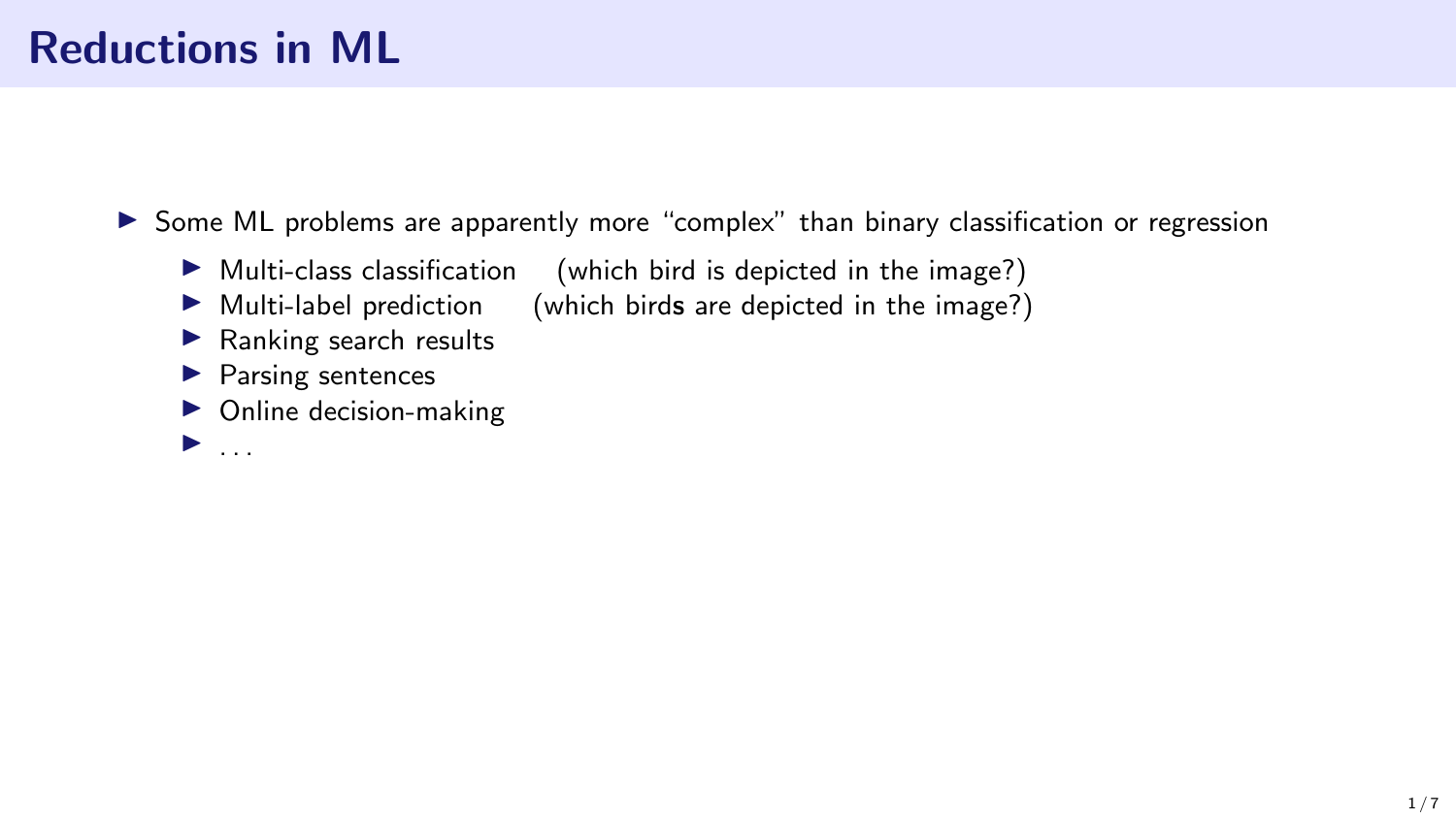▶ Some ML problems are apparently more "complex" than binary classification or regression

- $\blacktriangleright$  Multi-class classification (which bird is depicted in the image?)
- $\triangleright$  Multi-label prediction (which birds are depicted in the image?)
- $\blacktriangleright$  Ranking search results
- ▶ Parsing sentences
- $\triangleright$  Online decision-making
- $\blacktriangleright$  ...
- ▶ Possible approach: reduce the "complex" problem to a "simpler" problem like binary classification or regression (or a bunch of such simpler problems)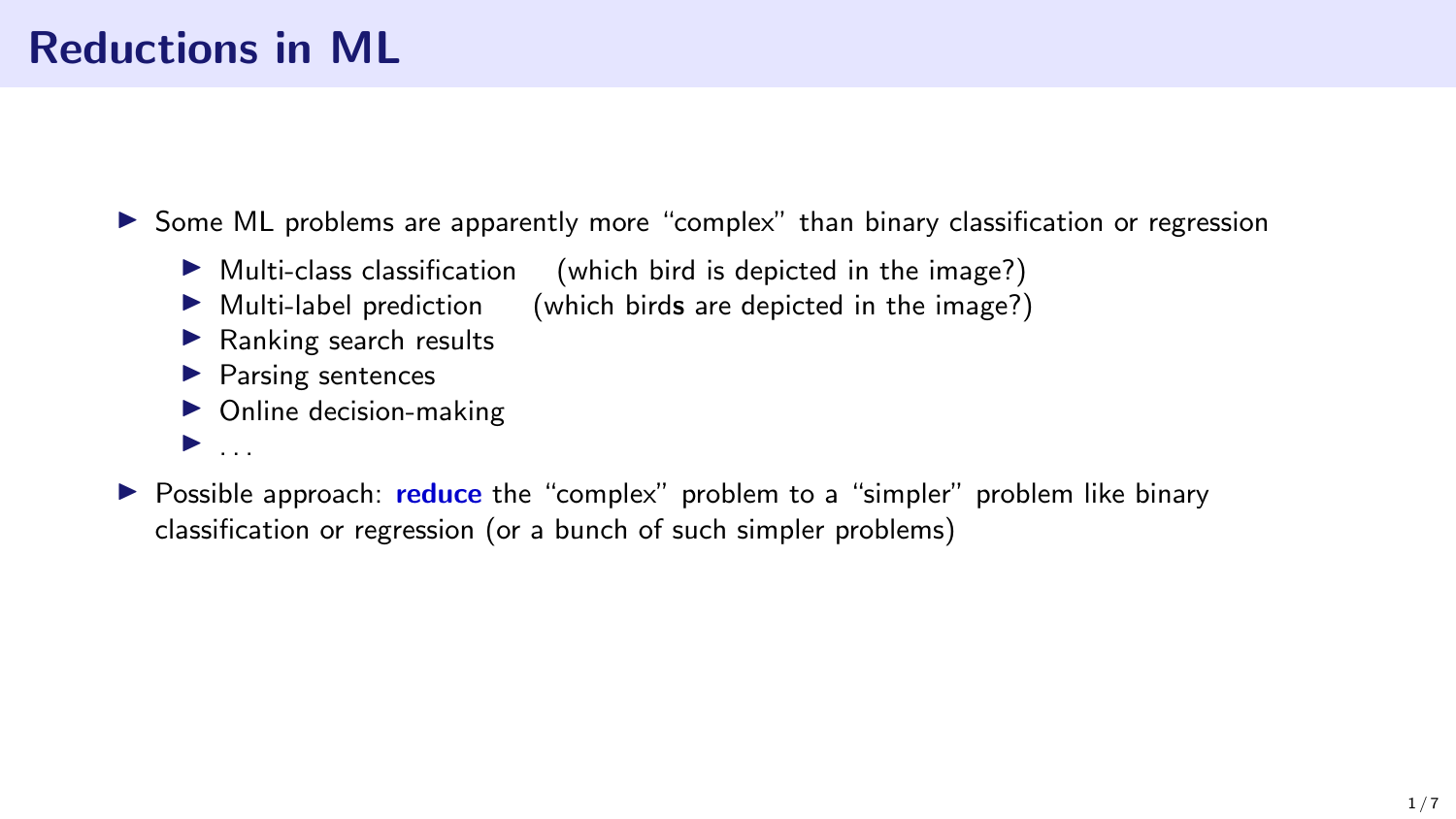▶ Some ML problems are apparently more "complex" than binary classification or regression

- $\blacktriangleright$  Multi-class classification (which bird is depicted in the image?)
- $\triangleright$  Multi-label prediction (which birds are depicted in the image?)
- $\blacktriangleright$  Ranking search results
- ▶ Parsing sentences
- $\triangleright$  Online decision-making
- $\blacktriangleright$  . . .
- ▶ Possible approach: reduce the "complex" problem to a "simpler" problem like binary classification or regression (or a bunch of such simpler problems)
	- $\triangleright$  E.g., To learn good ranking functions, exploit technology for learning binary classifiers Combine the learned binary classifiers to form a ranking function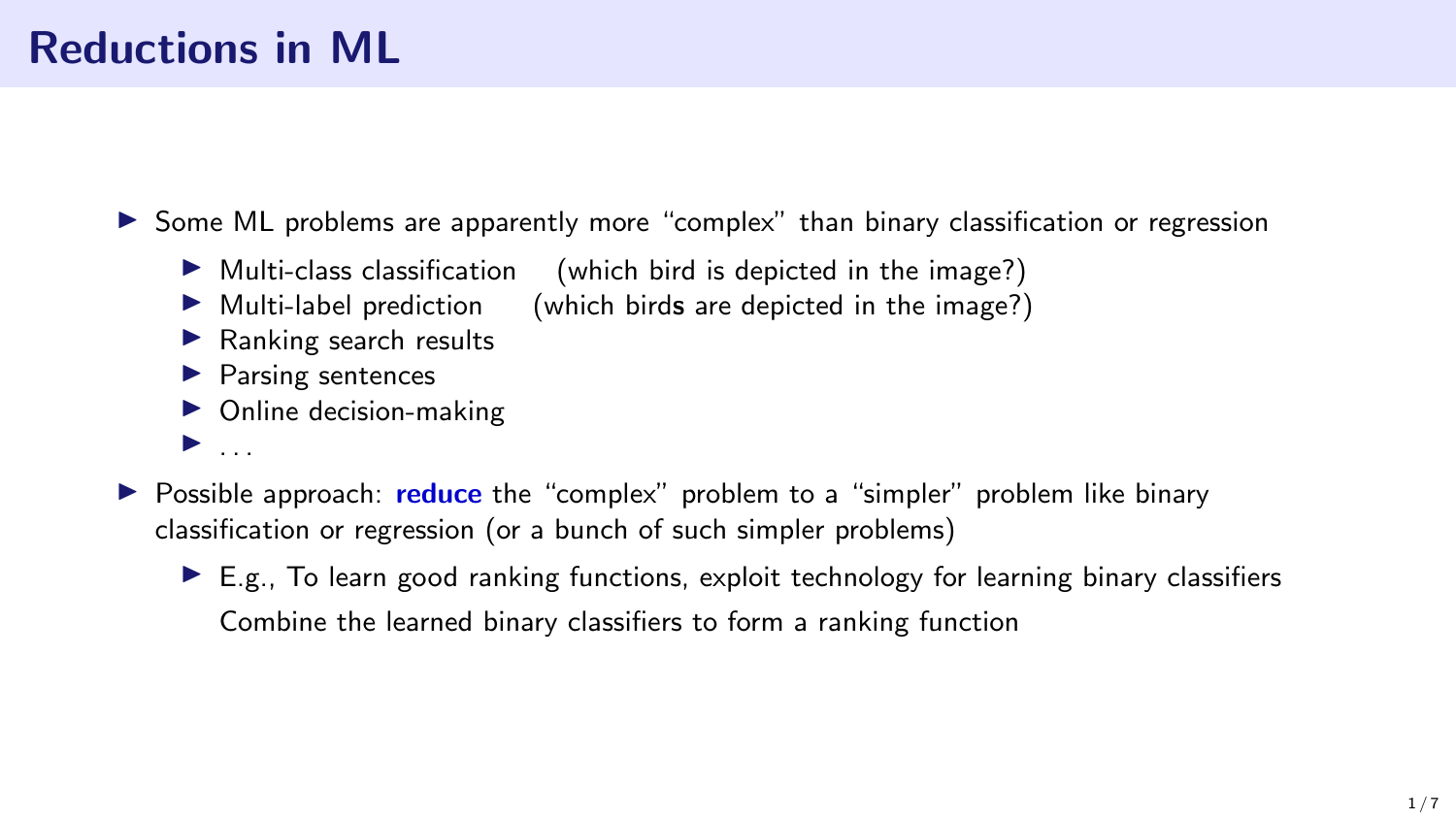## Multi-class classification

#### Statistical model for multi-class classification:

- $\triangleright$  Outcome/label Y is random variable taking values in a finite, unordered set  $\{1, 2, \ldots, K\}$
- ▶ Feature vector is a vector of d random variables  $\vec{X} := (X_1, \ldots, X_d)$
- $\blacktriangleright$  Joint distribution of  $(\vec{X}, Y)$  reflects the population of examples we anticipate encountering in the future for the present application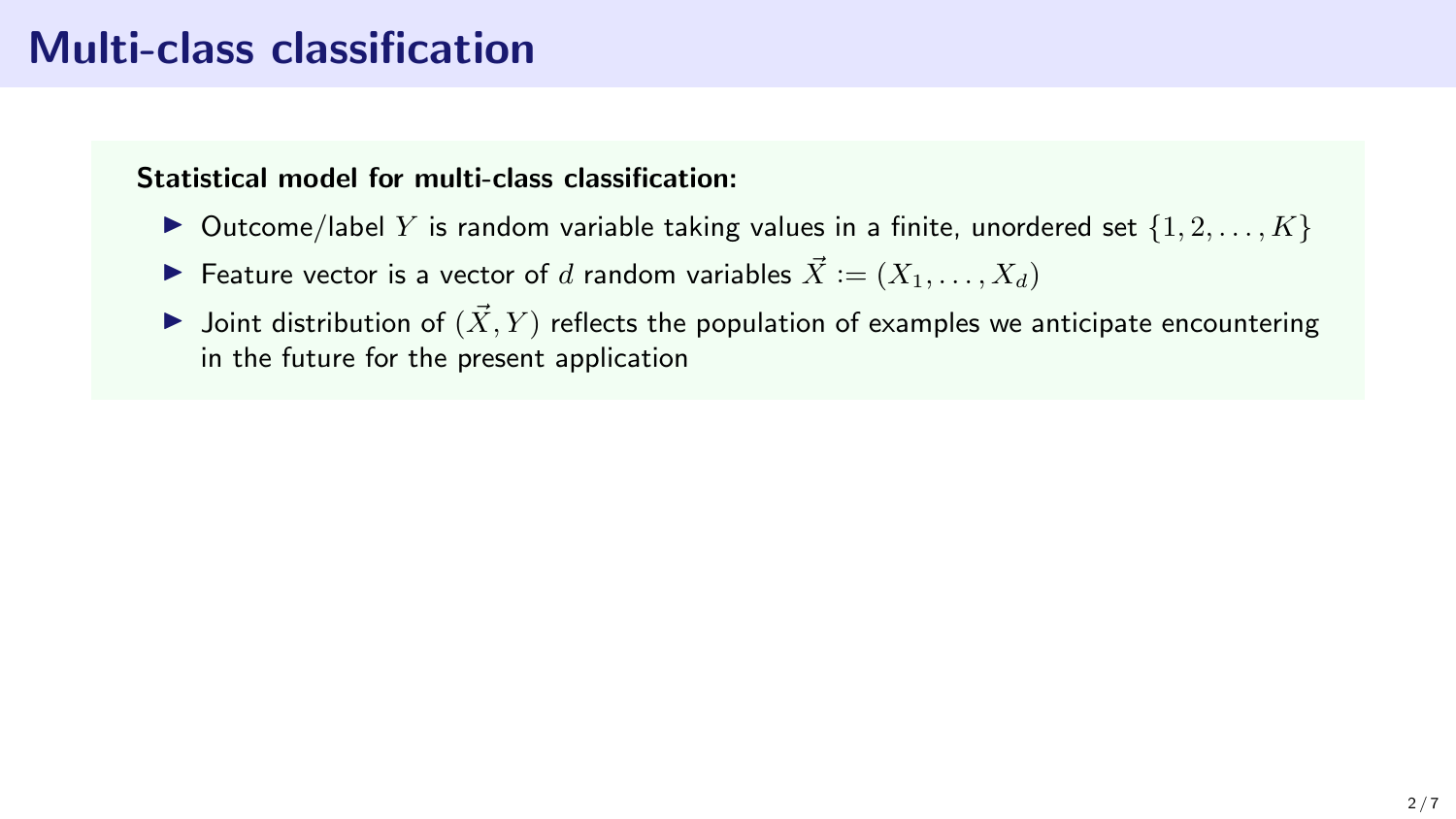## Multi-class classification

#### Statistical model for multi-class classification:

- $\triangleright$  Outcome/label Y is random variable taking values in a finite, unordered set  $\{1, 2, \ldots, K\}$
- ▶ Feature vector is a vector of d random variables  $\vec{X} := (X_1, \ldots, X_d)$
- $\blacktriangleright$  Joint distribution of  $(\vec{X}, Y)$  reflects the population of examples we anticipate encountering in the future for the present application
- $\blacktriangleright$  Distribution of Y models outcome of rolling a K-sided die (But values on die faces are ignored; may as well be "apple", "banana", "cantaloupe", etc.)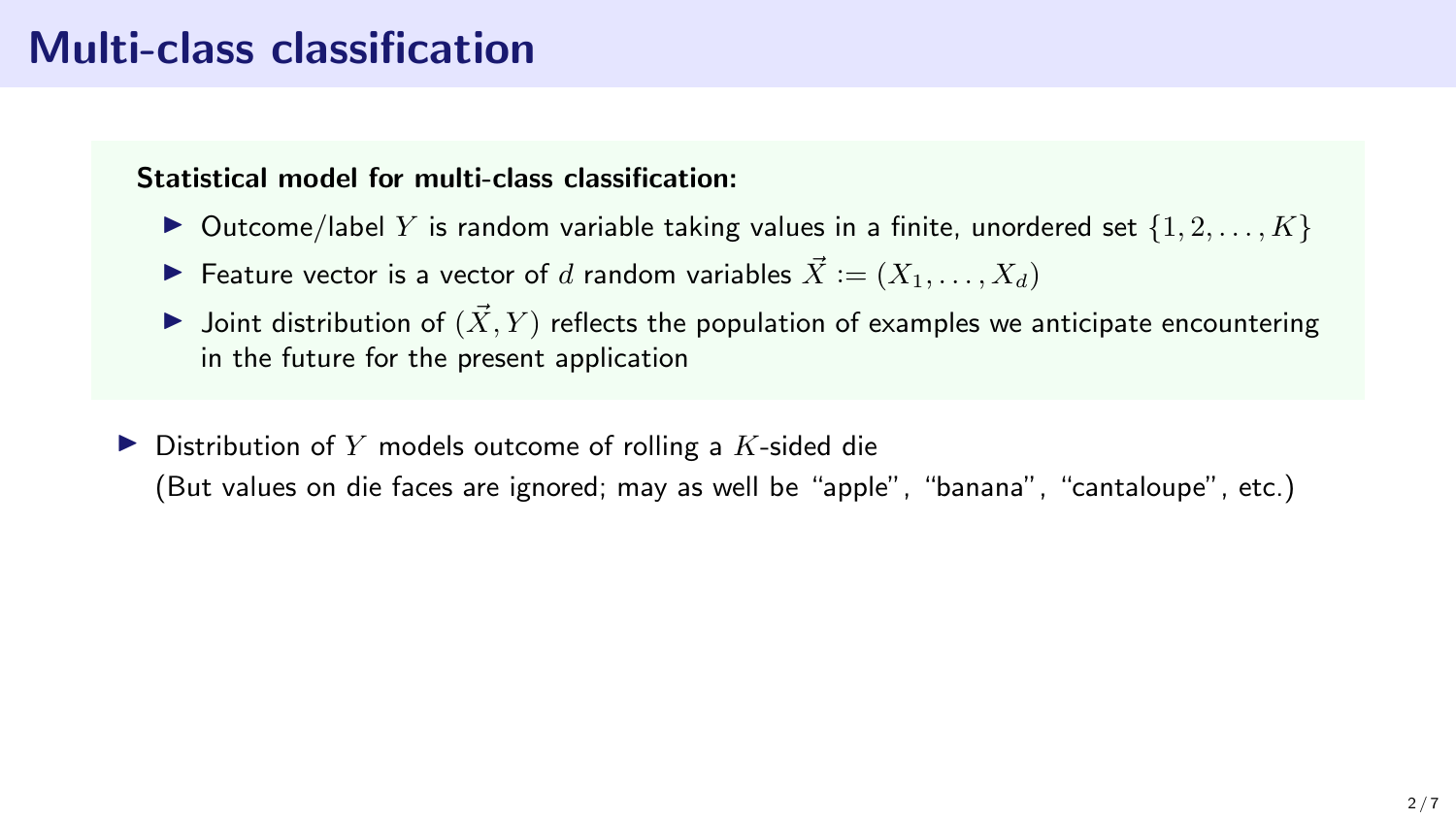## Multi-class classification

#### Statistical model for multi-class classification:

- $\blacktriangleright$  Outcome/label Y is random variable taking values in a finite, unordered set  $\{1, 2, \ldots, K\}$
- ▶ Feature vector is a vector of d random variables  $\vec{X} := (X_1, \ldots, X_d)$
- $\blacktriangleright$  Joint distribution of  $(\vec{X}, Y)$  reflects the population of examples we anticipate encountering in the future for the present application
- $\blacktriangleright$  Distribution of Y models outcome of rolling a K-sided die (But values on die faces are ignored; may as well be "apple", "banana", "cantaloupe", etc.)
- ▶ Standard benchmark: Error rate (same as in binary classification)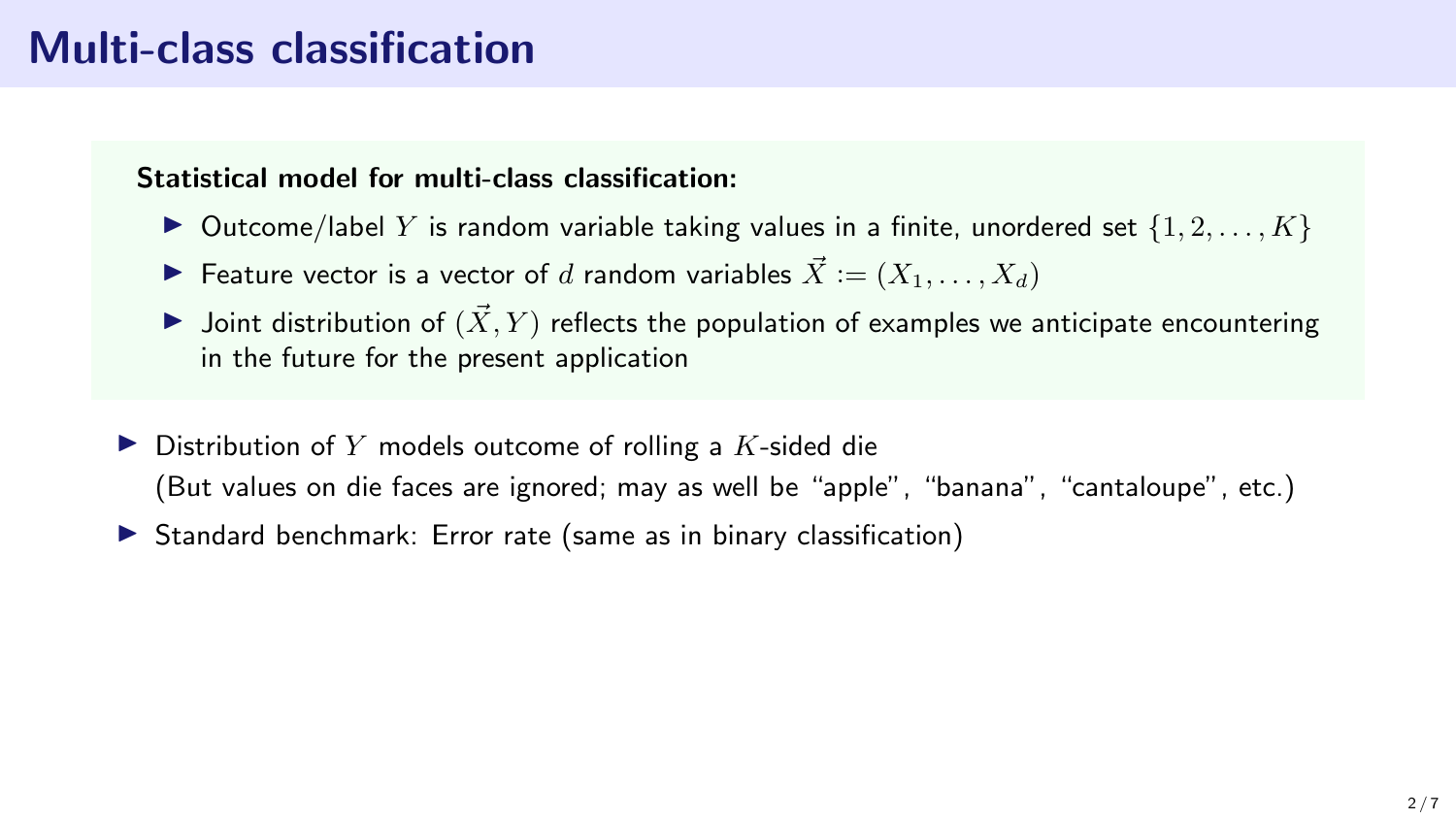# Multi-class  $→$  binary classification: One-against-all

One-against-all (a.k.a. one-versus-rest)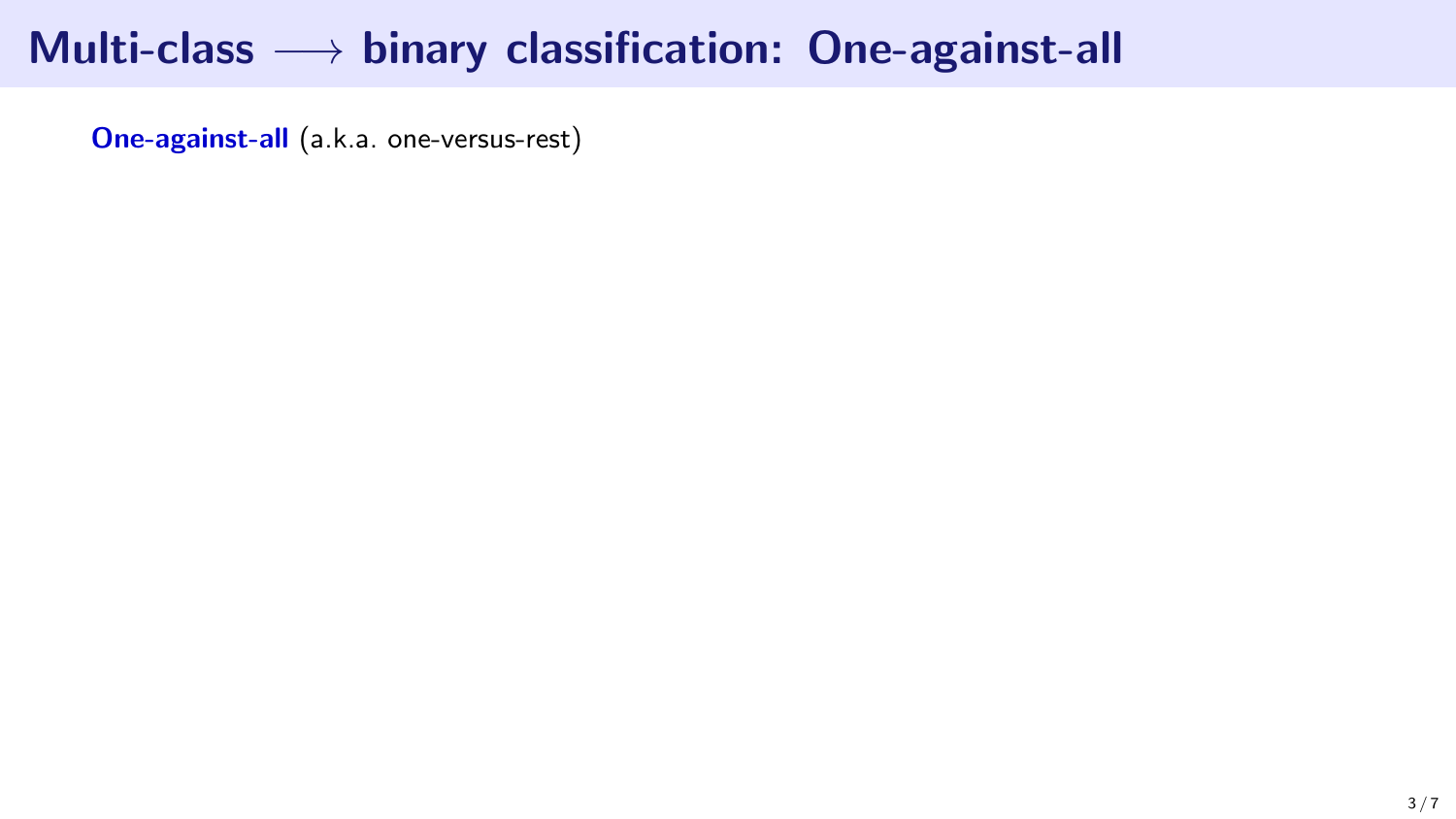One-against-all (a.k.a. one-versus-rest)

1. Pretend there are  $K$  binary classification problems

 $\ell$ -th problem: class  $\ell$  is treated as "positive"; all other classes are treated as "negative"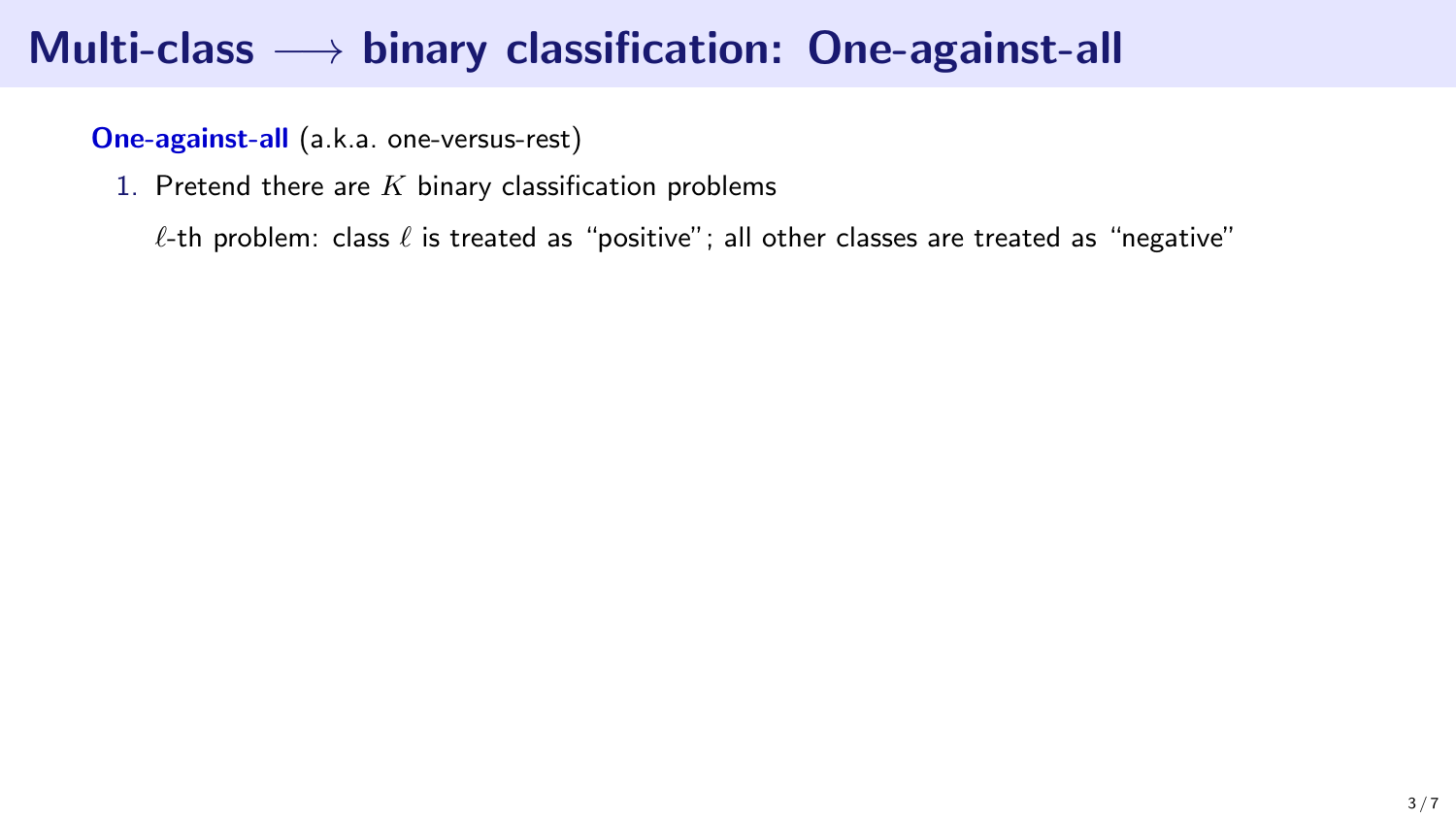One-against-all (a.k.a. one-versus-rest)

1. Pretend there are  $K$  binary classification problems

 $\ell$ -th problem: class  $\ell$  is treated as "positive"; all other classes are treated as "negative"

2. Use binary classification learning technology to learn  $K$  different binary classifiers  $\hat{f}_1, \hat{f}_2, \ldots, \hat{f}_K \colon \mathbb{R}^d \to \{0,1\}$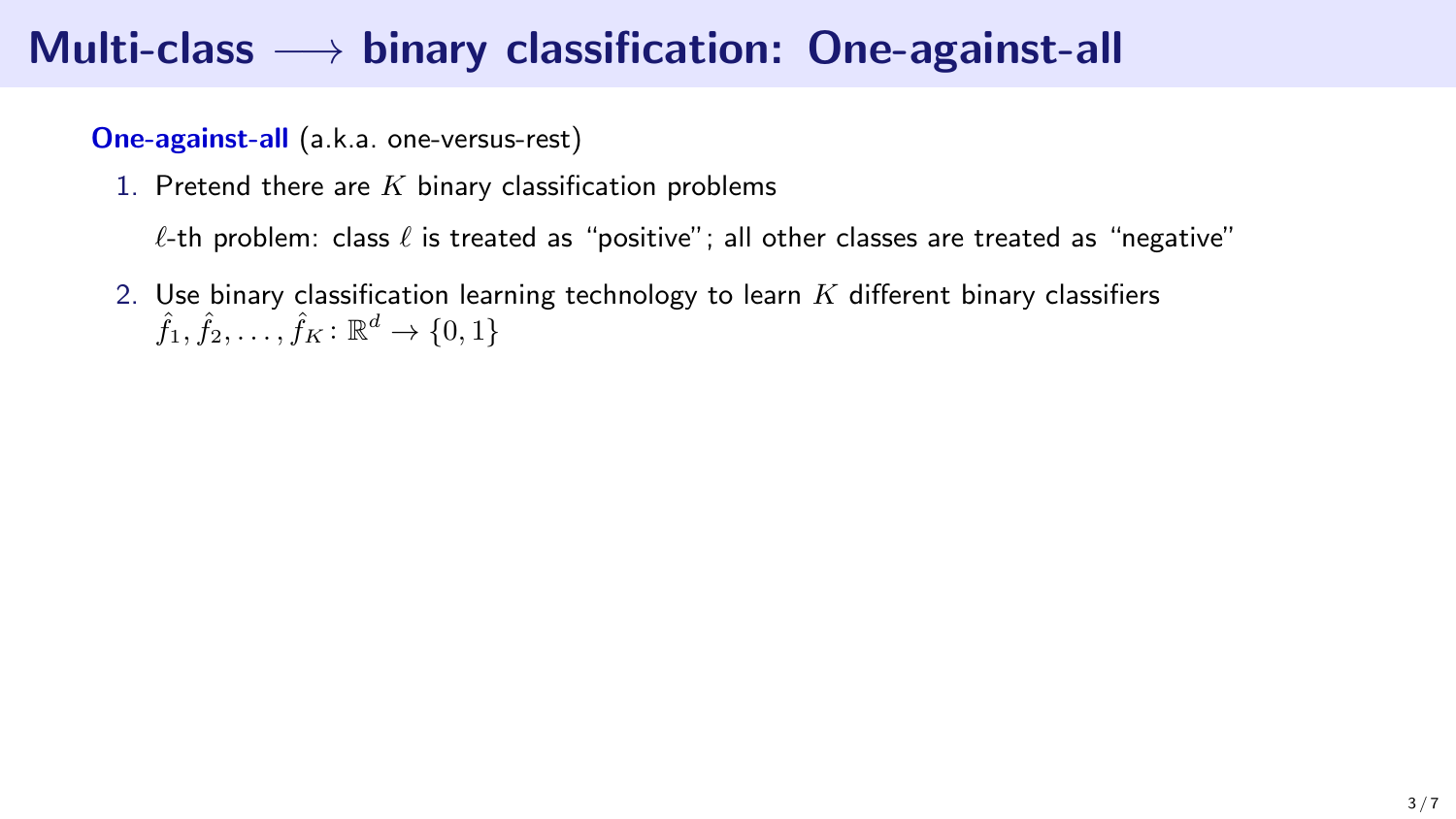One-against-all (a.k.a. one-versus-rest)

1. Pretend there are  $K$  binary classification problems

 $\ell$ -th problem: class  $\ell$  is treated as "positive"; all other classes are treated as "negative"

- 2. Use binary classification learning technology to learn  $K$  different binary classifiers  $\hat{f}_1, \hat{f}_2, \ldots, \hat{f}_K \colon \mathbb{R}^d \to \{0,1\}$
- 3. Combine these binary classifiers into a single multi-class classifier  $\hat{F}\colon\mathbb{R}^d\to\{1,2,\ldots,K\}$

$$
\hat{F}(\vec{x}) = \underset{\ell \in \{1, 2, \ldots, K\}}{\arg \max} \hat{f}_{\ell}(\vec{x})
$$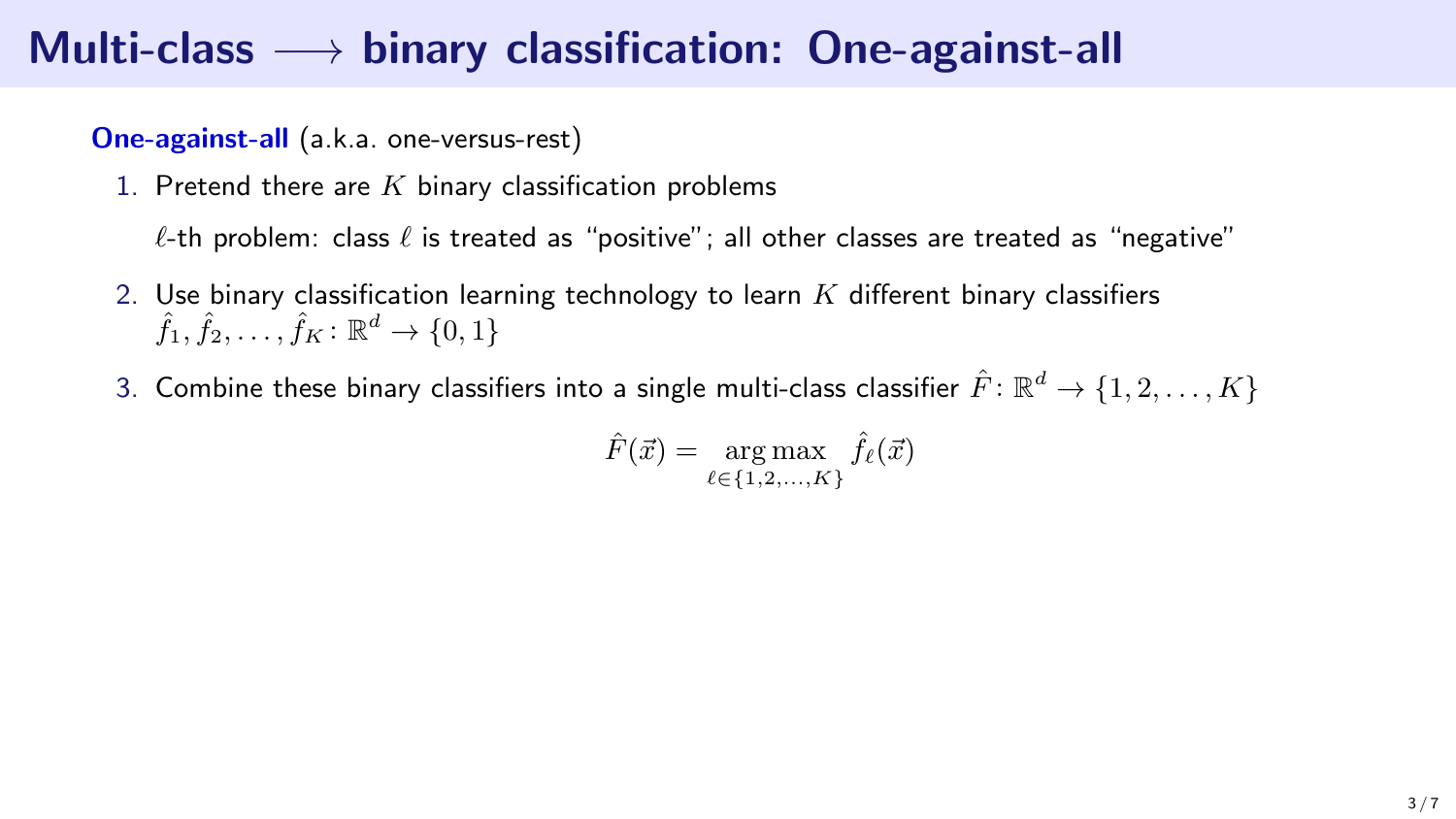One-against-all (a.k.a. one-versus-rest)

1. Pretend there are  $K$  binary classification problems

 $\ell$ -th problem: class  $\ell$  is treated as "positive"; all other classes are treated as "negative"

- 2. Use binary classification learning technology to learn  $K$  different binary classifiers  $\hat{f}_1, \hat{f}_2, \ldots, \hat{f}_K \colon \mathbb{R}^d \to \{0,1\}$
- 3. Combine these binary classifiers into a single multi-class classifier  $\hat{F}\colon\mathbb{R}^d\to\{1,2,\ldots,K\}$

$$
\hat{F}(\vec{x}) = \underset{\ell \in \{1, 2, \ldots, K\}}{\arg \max} \hat{f}_{\ell}(\vec{x})
$$

OOPS: Only get correct prediction if all  $K$  binary classifiers work predict correctly!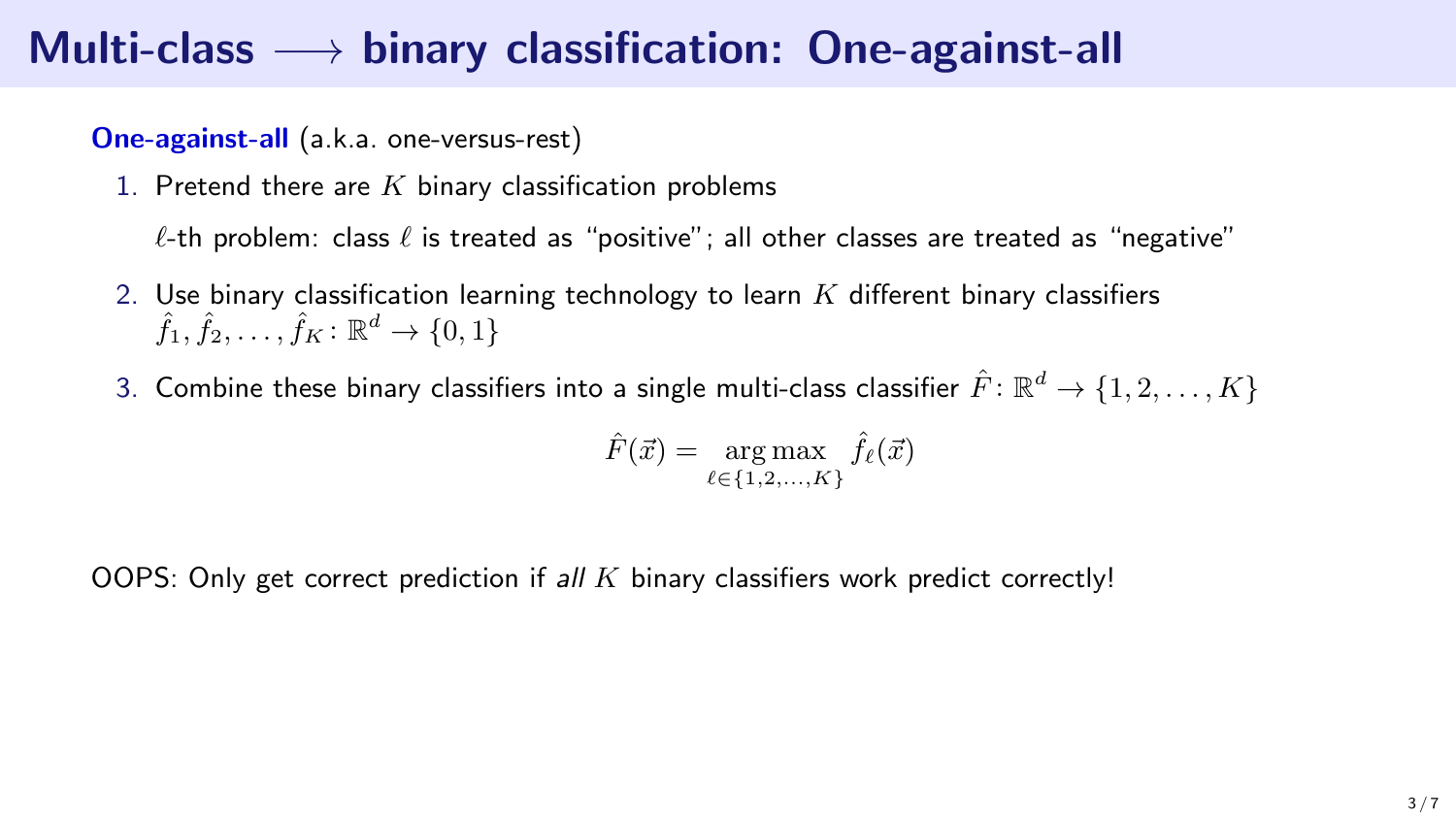One-against-all (a.k.a. one-versus-rest)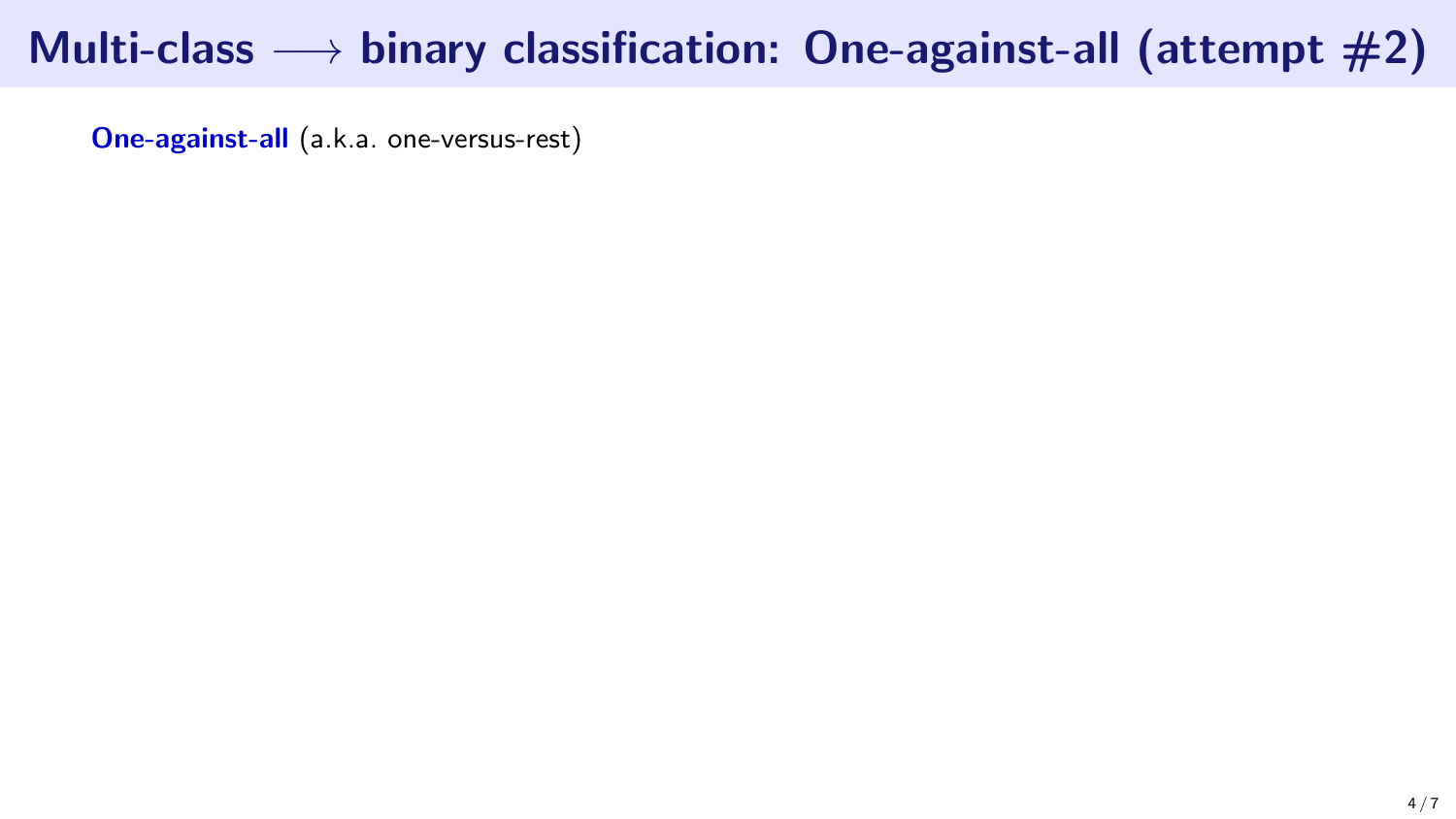One-against-all (a.k.a. one-versus-rest)

1. Pretend there are  $K$  binary classification problems

 $\ell$ -th problem: class  $\ell$  is treated as "positive"; all other classes are treated as "negative"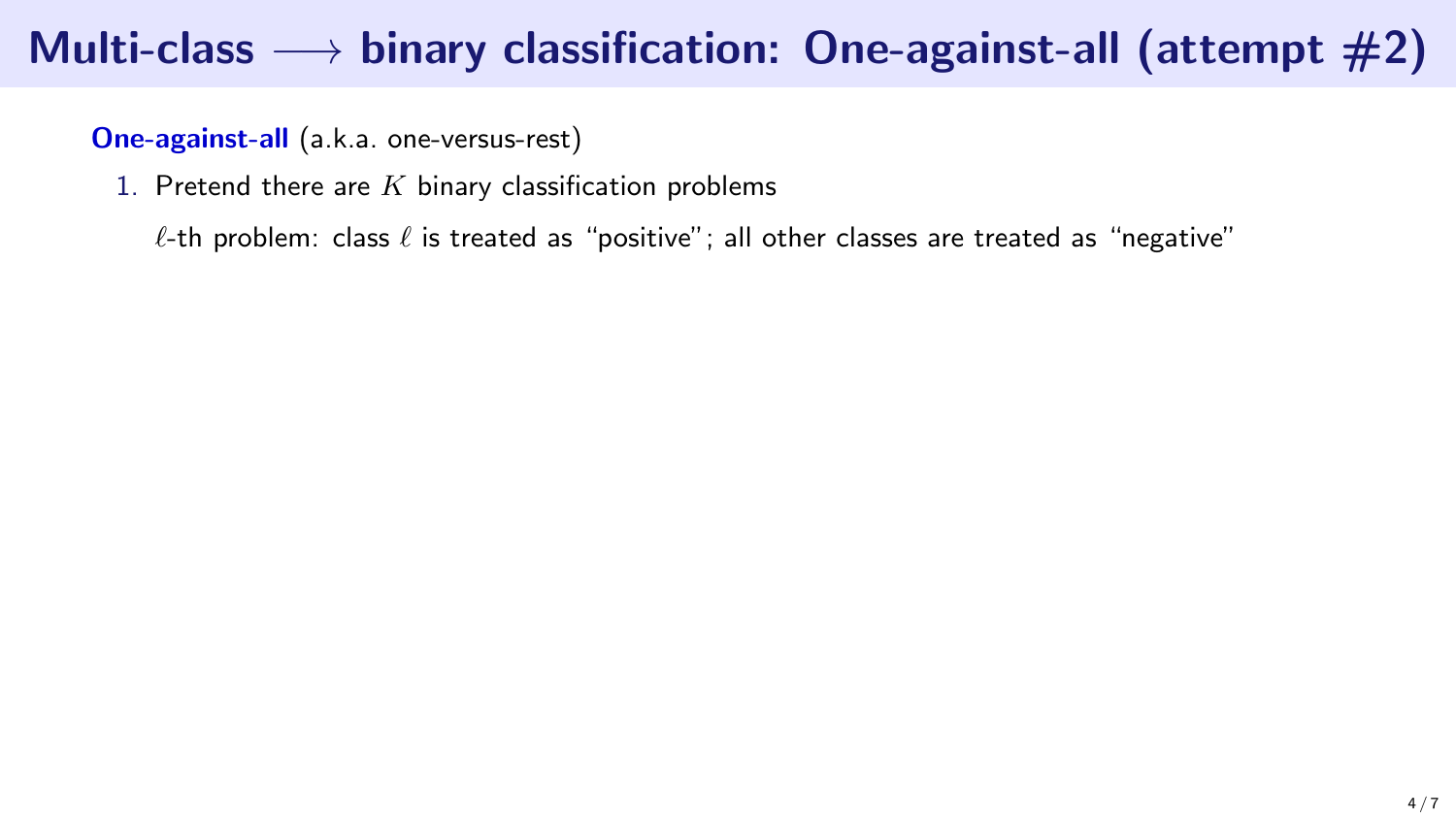One-against-all (a.k.a. one-versus-rest)

1. Pretend there are  $K$  binary classification problems

 $\ell$ -th problem: class  $\ell$  is treated as "positive"; all other classes are treated as "negative"

2. Use conditional probability learning technology to learn  $K$  different conditional probability predictors  $\hat{\eta}_1, \hat{\eta}_2, \ldots, \hat{\eta}_K \colon \mathbb{R}^d \to [0,1]$  (predict cond. prob. of "positive" class)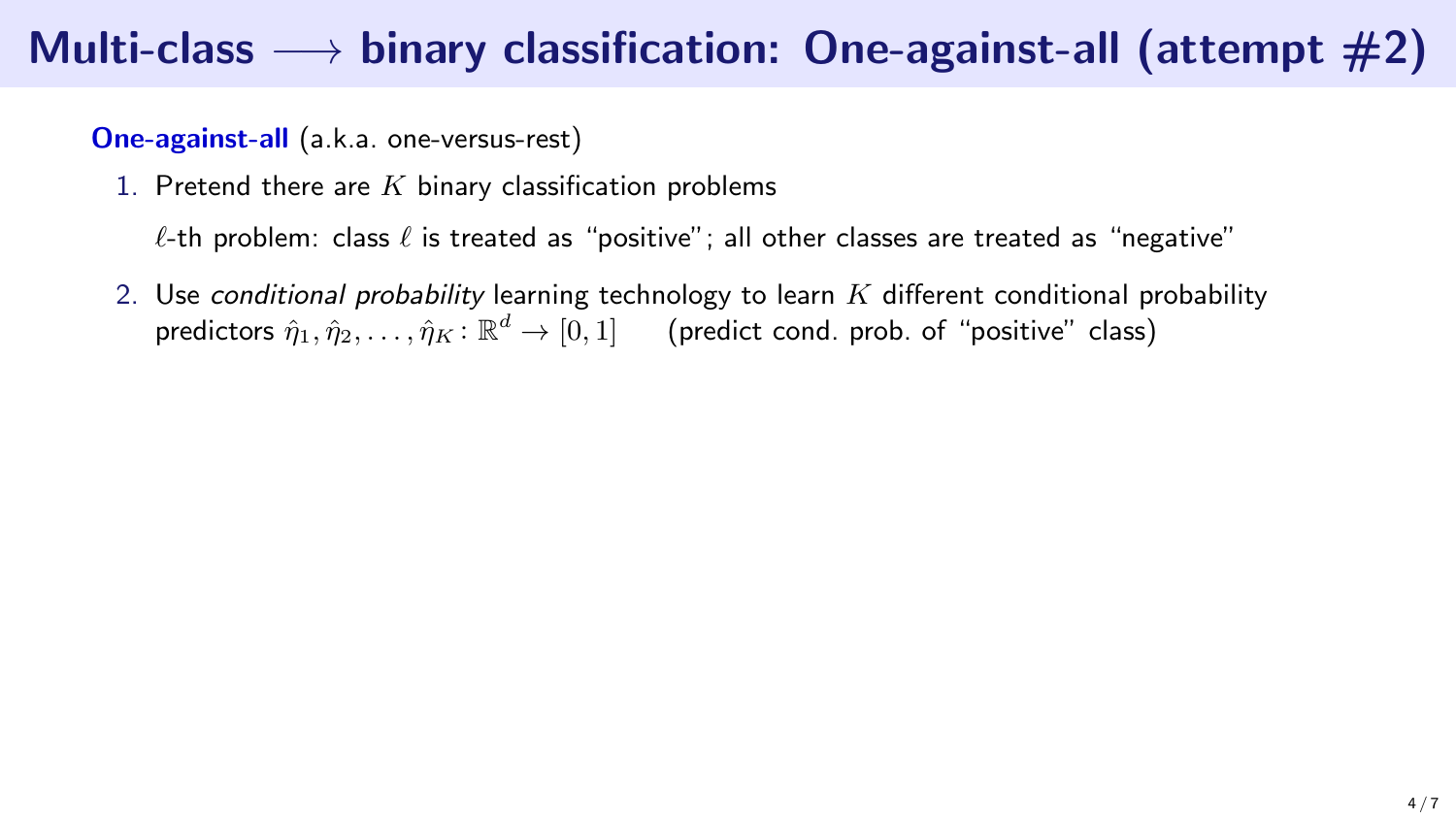One-against-all (a.k.a. one-versus-rest)

1. Pretend there are  $K$  binary classification problems

 $\ell$ -th problem: class  $\ell$  is treated as "positive"; all other classes are treated as "negative"

- 2. Use conditional probability learning technology to learn  $K$  different conditional probability predictors  $\hat{\eta}_1, \hat{\eta}_2, \ldots, \hat{\eta}_K \colon \mathbb{R}^d \to [0,1]$  (predict cond. prob. of "positive" class)
- 3. Combine these predictors into a single multi-class classifier  $\hat{F}\colon \mathbb{R}^d \to \{1,2,\ldots,K\}$

 $\hat{F}(\vec{x}) = \arg \max \ \hat{\eta}_{\ell}(\vec{x})$  $l \in \{1, 2, ..., K\}$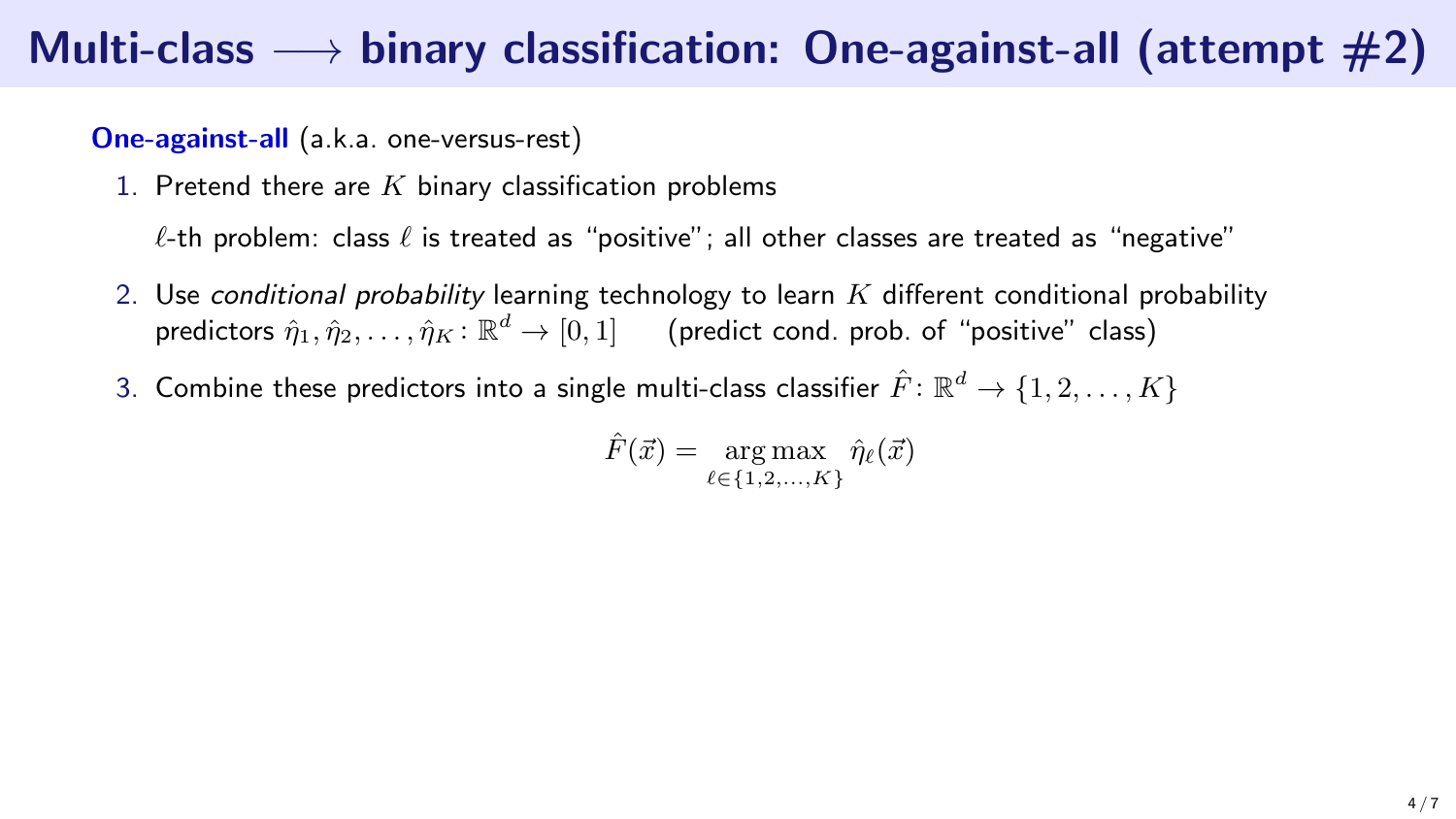One-against-all (a.k.a. one-versus-rest)

1. Pretend there are  $K$  binary classification problems

 $\ell$ -th problem: class  $\ell$  is treated as "positive"; all other classes are treated as "negative"

- 2. Use conditional probability learning technology to learn  $K$  different conditional probability predictors  $\hat{\eta}_1, \hat{\eta}_2, \ldots, \hat{\eta}_K \colon \mathbb{R}^d \to [0,1]$  (predict cond. prob. of "positive" class)
- 3. Combine these predictors into a single multi-class classifier  $\hat{F}\colon \mathbb{R}^d \to \{1,2,\ldots,K\}$

 $\hat{F}(\vec{x}) = \arg \max \ \hat{\eta}_{\ell}(\vec{x})$  $\ell \in \{1, 2, ..., K\}$ 

Better than first attempt: Can tolerate some errors in conditional probability estimates!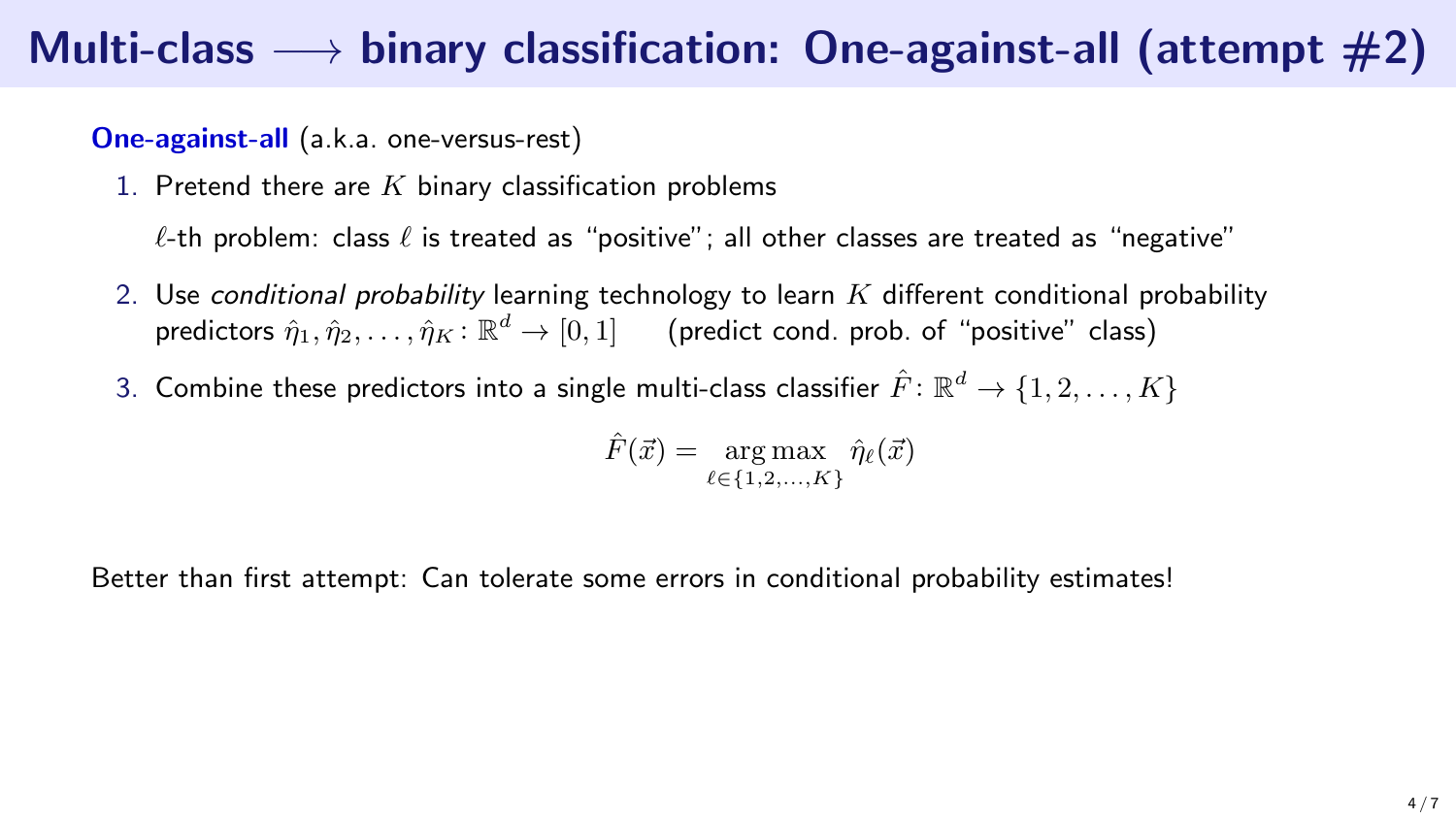ECOC (Dietterich & Bakiri, JAIR 1995; Langford & Beygelzimer, COLT 2005)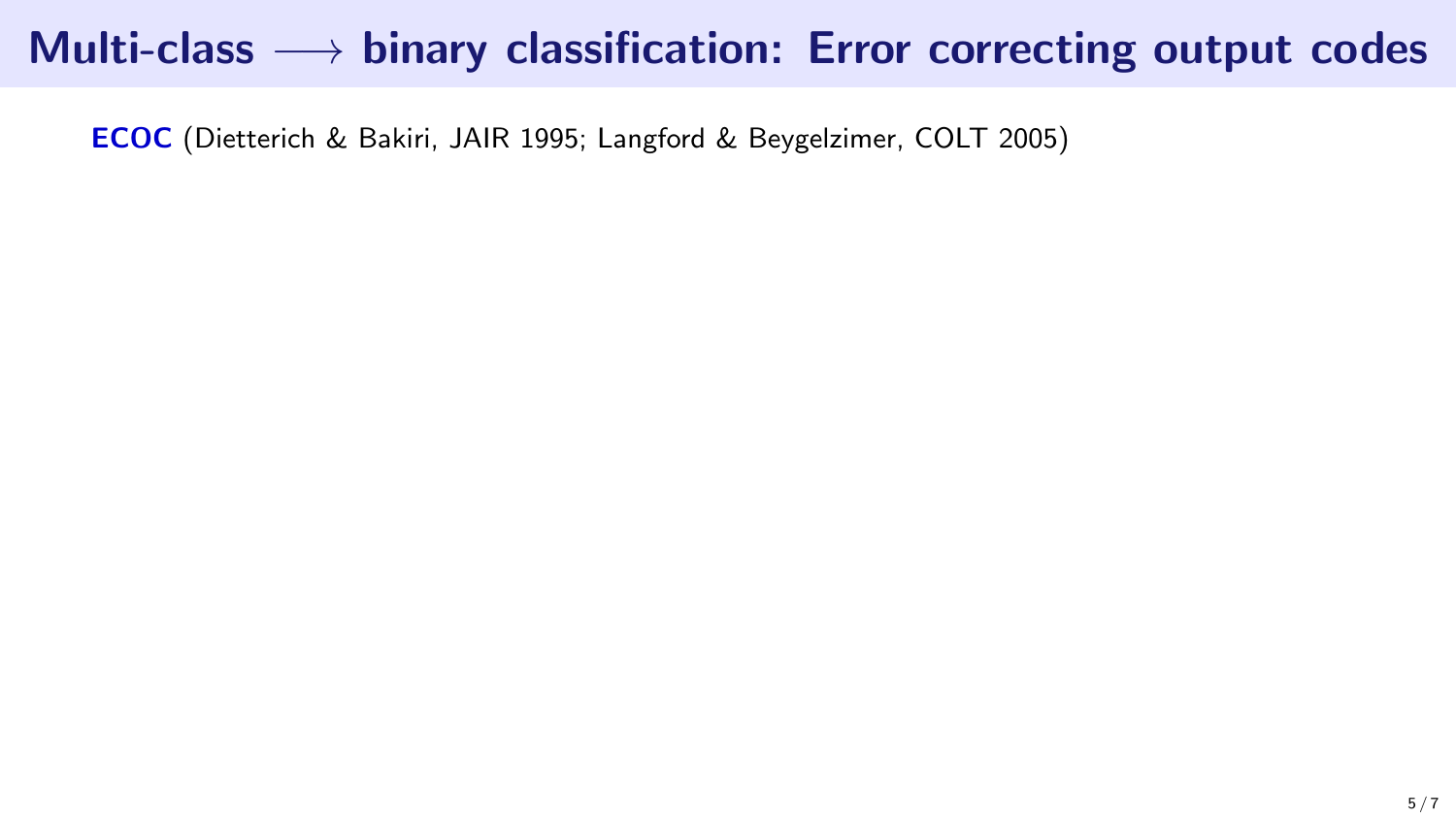ECOC (Dietterich & Bakiri, JAIR 1995; Langford & Beygelzimer, COLT 2005)

1. Pretend there are T binary classification problems, defined by  $S_1, S_2, \ldots S_T \subseteq \{1, 2, \ldots, K\}$ 

t-th problem: classes in  $S_t$  are treated as "positive"; all other classes are treated as "negative"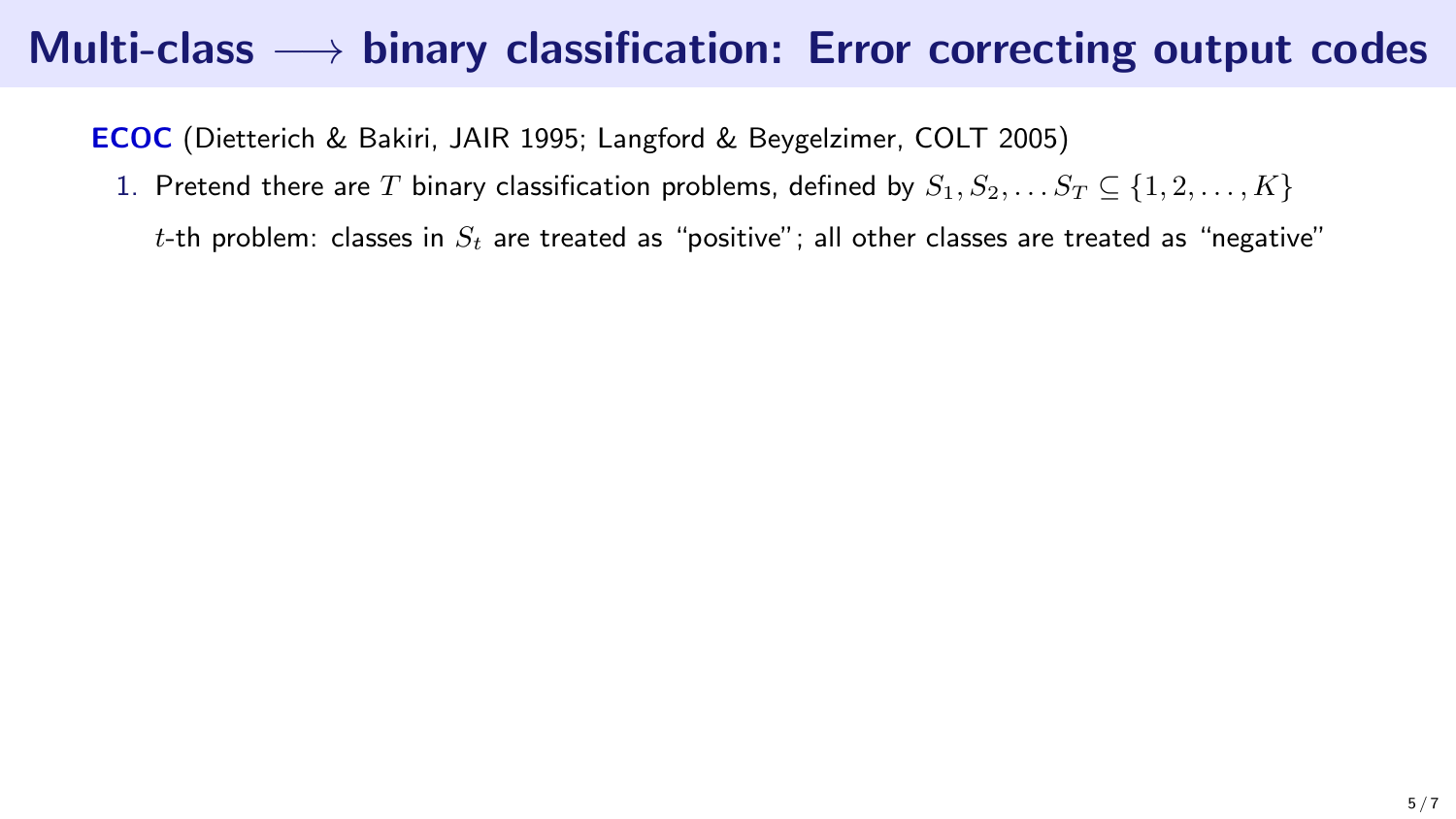ECOC (Dietterich & Bakiri, JAIR 1995; Langford & Beygelzimer, COLT 2005)

- 1. Pretend there are T binary classification problems, defined by  $S_1, S_2, \ldots S_T \subseteq \{1, 2, \ldots, K\}$ t-th problem: classes in  $S_t$  are treated as "positive"; all other classes are treated as "negative"
- 2. Use conditional probability learning technology to learn  $K$  different conditional probability predictors  $\hat{\eta}_1, \hat{\eta}_2, \ldots, \hat{\eta}_T \colon \mathbb{R}^d \to [0,1]$  (predict cond. prob. of "positive" class)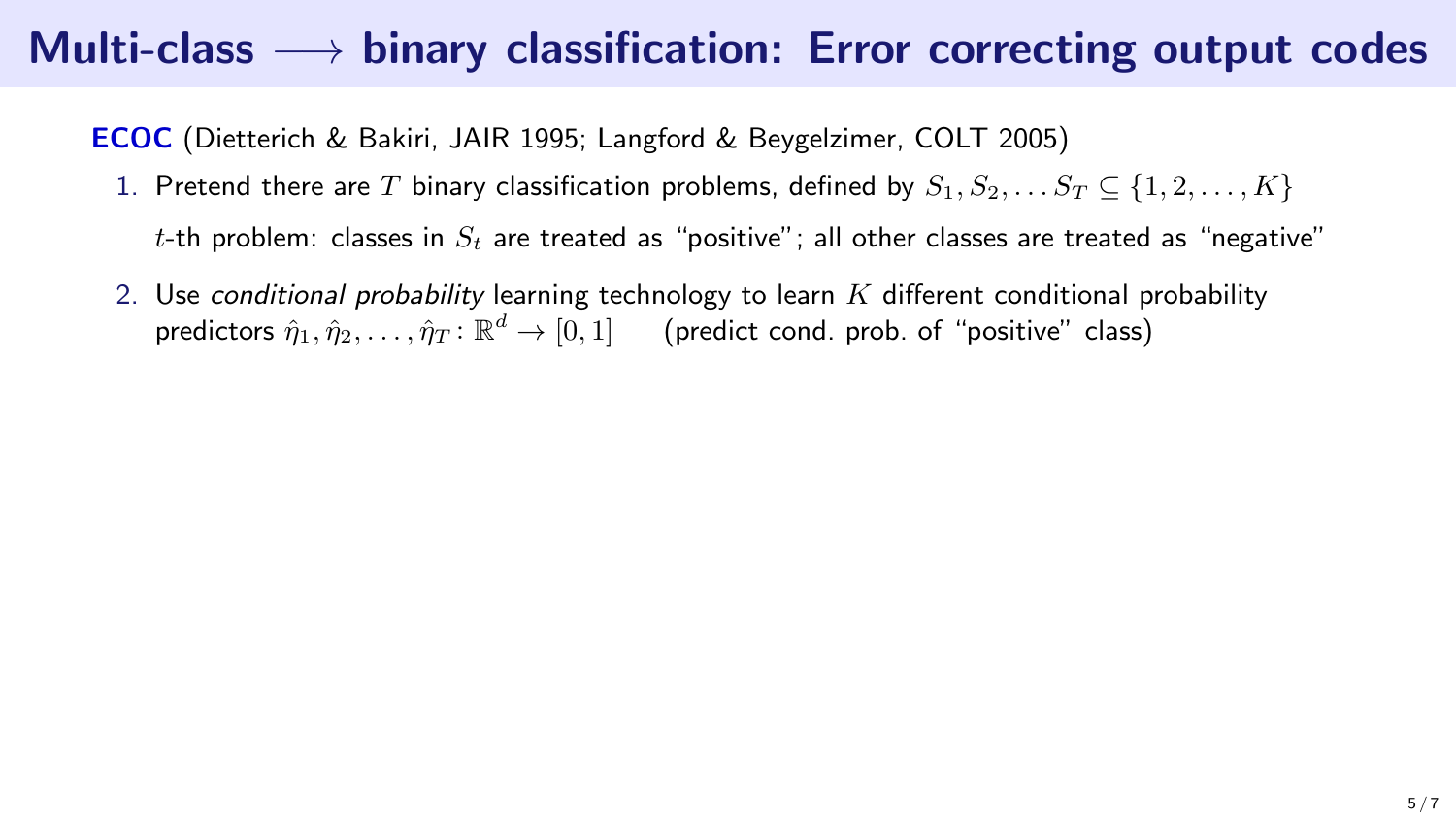ECOC (Dietterich & Bakiri, JAIR 1995; Langford & Beygelzimer, COLT 2005)

- 1. Pretend there are T binary classification problems, defined by  $S_1, S_2, \ldots S_T \subseteq \{1, 2, \ldots, K\}$ t-th problem: classes in  $S_t$  are treated as "positive"; all other classes are treated as "negative"
- 2. Use conditional probability learning technology to learn  $K$  different conditional probability predictors  $\hat{\eta}_1, \hat{\eta}_2, \ldots, \hat{\eta}_T \colon \mathbb{R}^d \to [0,1]$  (predict cond. prob. of "positive" class)
- 3. Combine these predictors into a single multi-class classifier  $\hat{F}\colon \mathbb{R}^d \to \{1,2,\ldots,K\}$

$$
\hat{F}(\vec{x}) = \text{decode}(\hat{\eta}_1(\vec{x}), \dots, \hat{\eta}_T(\vec{x}))
$$

where  $\text{decode}(\dots)$  is based on how one decodes (possibly noisy) messages in telecommunications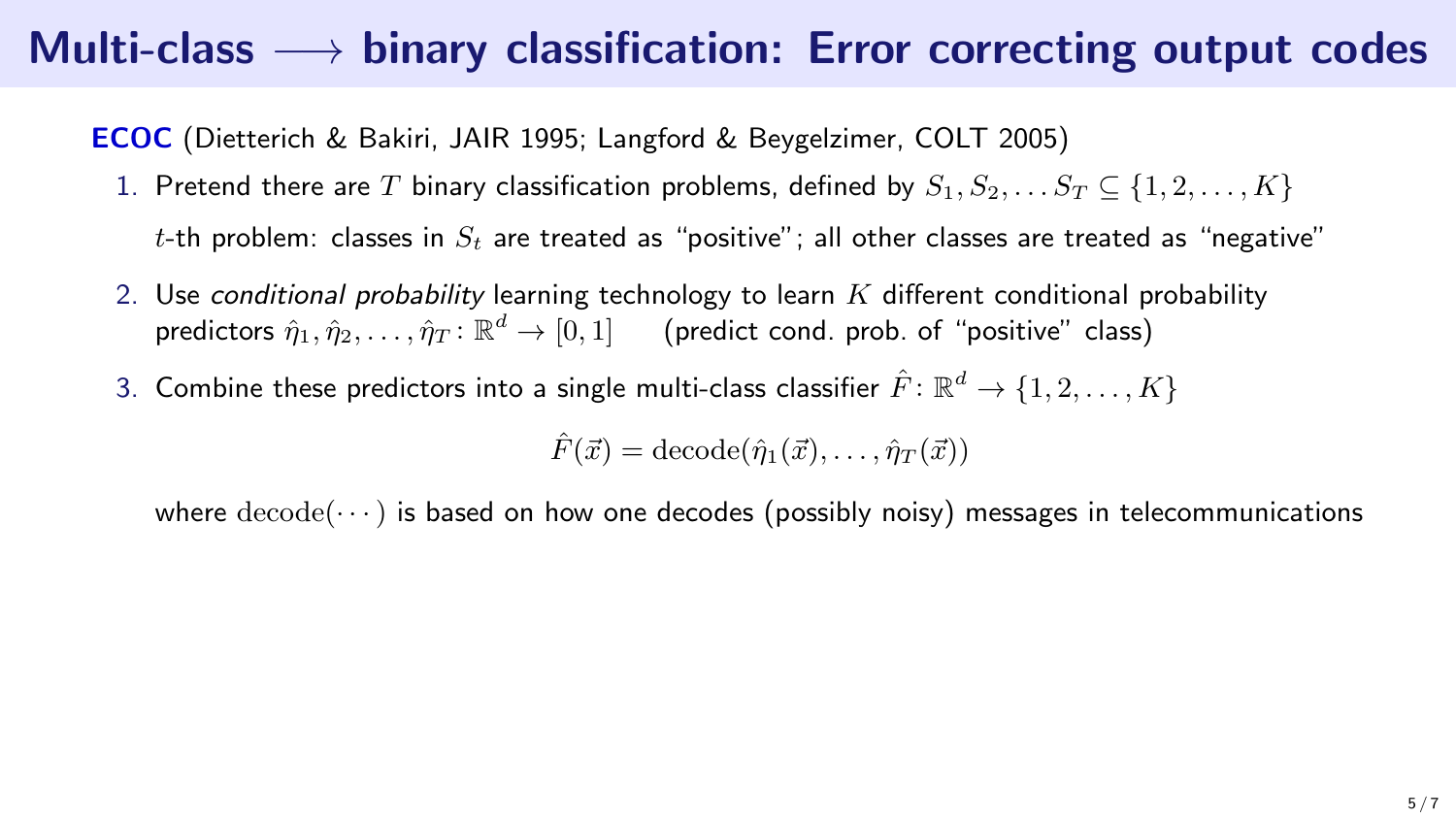ECOC (Dietterich & Bakiri, JAIR 1995; Langford & Beygelzimer, COLT 2005)

- 1. Pretend there are T binary classification problems, defined by  $S_1, S_2, \ldots S_T \subseteq \{1, 2, \ldots, K\}$ t-th problem: classes in  $S_t$  are treated as "positive"; all other classes are treated as "negative"
- 2. Use conditional probability learning technology to learn  $K$  different conditional probability predictors  $\hat{\eta}_1, \hat{\eta}_2, \ldots, \hat{\eta}_T \colon \mathbb{R}^d \to [0,1]$  (predict cond. prob. of "positive" class)
- 3. Combine these predictors into a single multi-class classifier  $\hat{F}\colon \mathbb{R}^d \to \{1,2,\ldots,K\}$

 $\hat{F}(\vec{x}) = \text{decode}(\hat{\eta}_1(\vec{x}), \dots, \hat{\eta}_T(\vec{x}))$ 

where  $\text{decode}(\dots)$  is based on how one decodes (possibly noisy) messages in telecommunications

If  $S_1, S_2, \ldots, S_T$  are cleverly chosen, this is more robust to errors than OAA!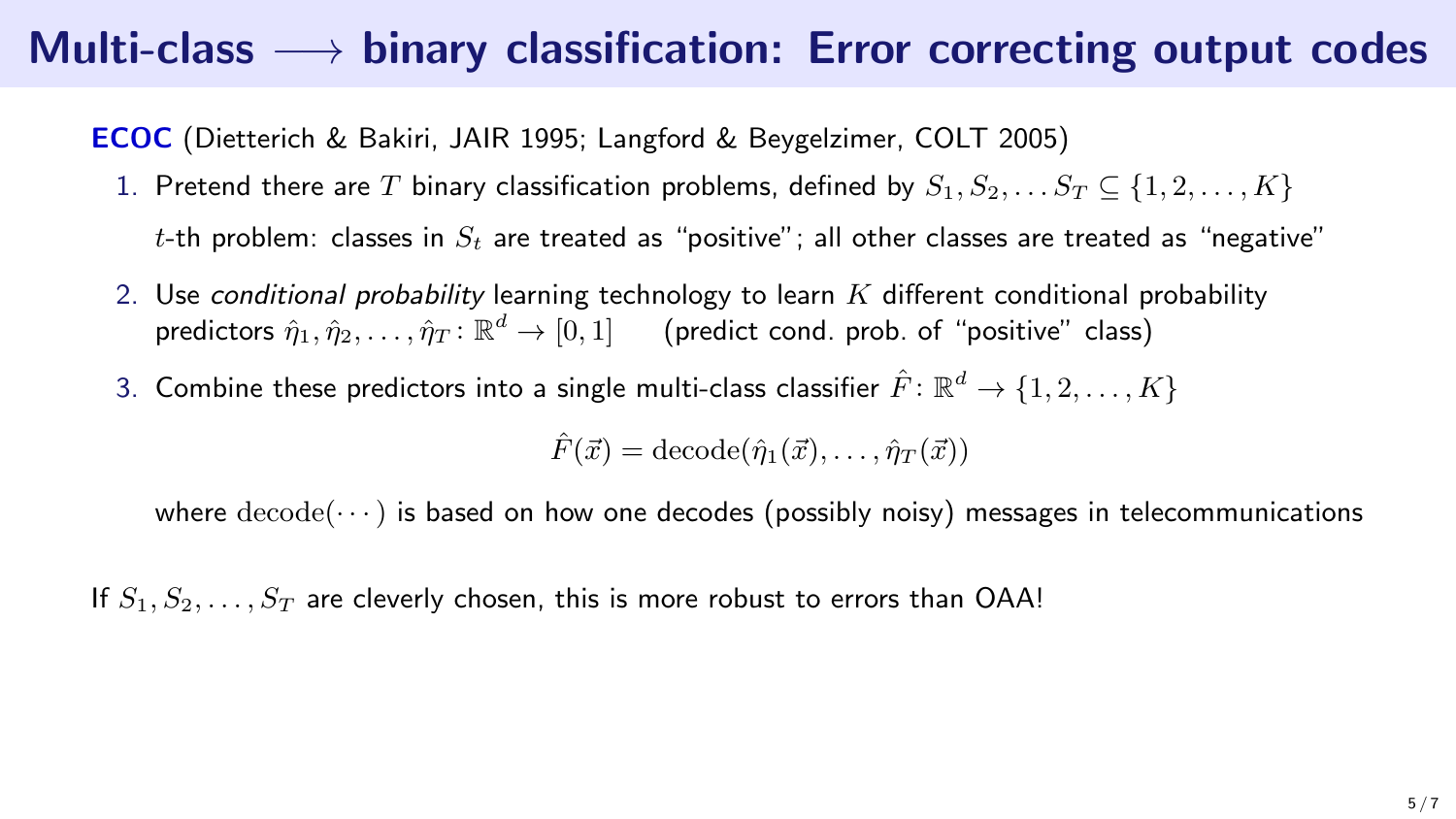ECOC (Dietterich & Bakiri, JAIR 1995; Langford & Beygelzimer, COLT 2005)

- 1. Pretend there are T binary classification problems, defined by  $S_1, S_2, \ldots S_T \subseteq \{1, 2, \ldots, K\}$ t-th problem: classes in  $S_t$  are treated as "positive"; all other classes are treated as "negative"
- 2. Use conditional probability learning technology to learn  $K$  different conditional probability predictors  $\hat{\eta}_1, \hat{\eta}_2, \ldots, \hat{\eta}_T \colon \mathbb{R}^d \to [0,1]$  (predict cond. prob. of "positive" class)
- 3. Combine these predictors into a single multi-class classifier  $\hat{F}\colon \mathbb{R}^d \to \{1,2,\ldots,K\}$

 $\hat{F}(\vec{x}) = \text{decode}(\hat{\eta}_1(\vec{x}), \dots, \hat{\eta}_T(\vec{x}))$ 

where  $\text{decode}(\dots)$  is based on how one decodes (possibly noisy) messages in telecommunications

If  $S_1, S_2, \ldots, S_T$  are cleverly chosen, this is more robust to errors than OAA! . . . BUT: Step 2 in ECOC might be harder than Step 2 in OAA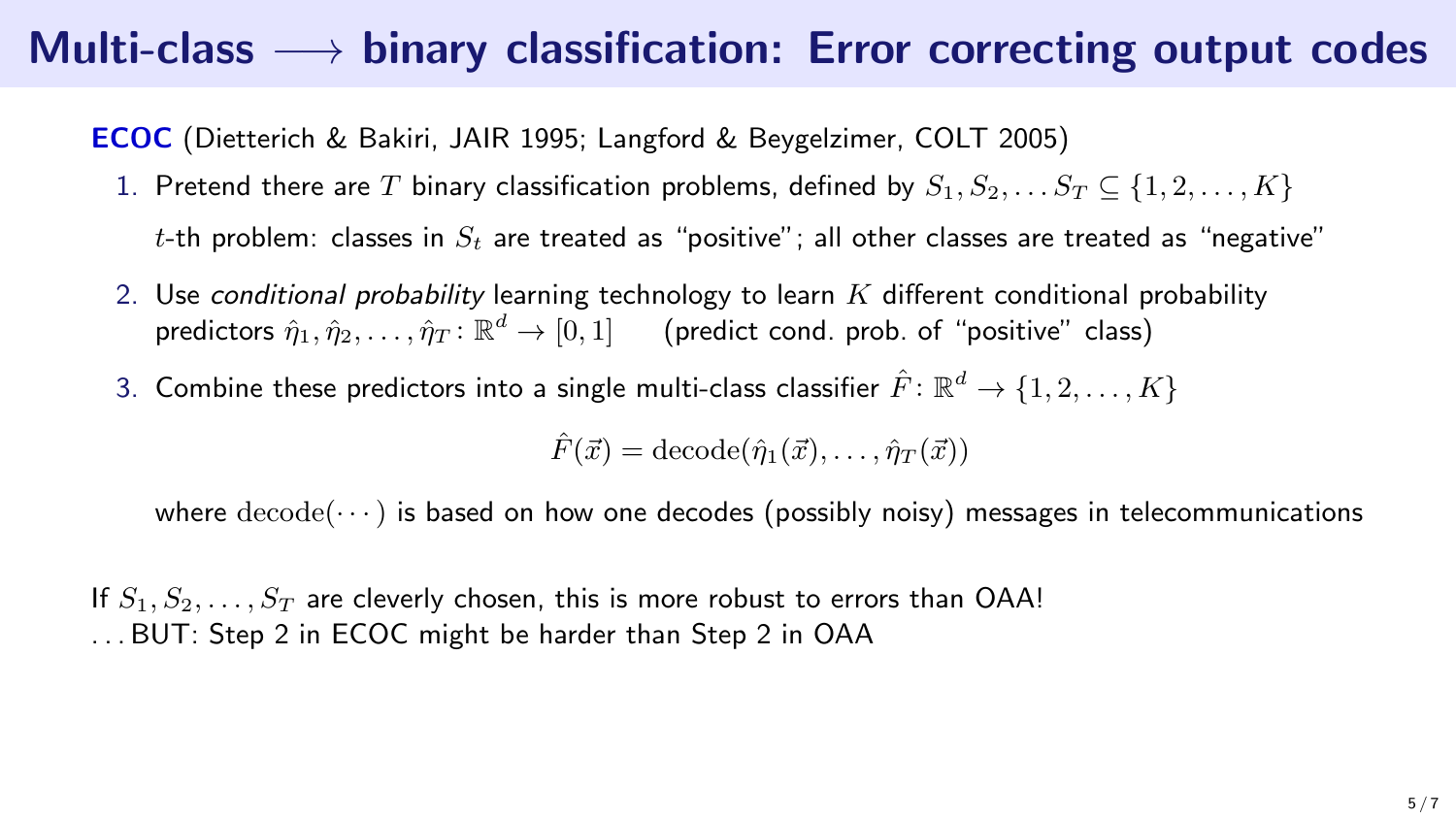## ECOC with Hadamard code

ECOC example:

Reducing multi-class classification with  $K = 8$  classes to  $T = 7$  binary classification problems

|                                                                                                                                                                                                                                                                                     |  |  | 1 2 3 4 5 6 7 8       |  |
|-------------------------------------------------------------------------------------------------------------------------------------------------------------------------------------------------------------------------------------------------------------------------------------|--|--|-----------------------|--|
|                                                                                                                                                                                                                                                                                     |  |  |                       |  |
|                                                                                                                                                                                                                                                                                     |  |  |                       |  |
| $\begin{array}{cccccccccccc} S_1 & 1 & 0 & 1 & 0 & 1 & 0 & 1 & 0 \\ S_2 & 1 & 1 & 0 & 0 & 1 & 1 & 0 & 0 \\ S_3 & 1 & 0 & 0 & 1 & 1 & 0 & 0 & 1 \\ S_4 & 1 & 1 & 1 & 1 & 0 & 0 & 0 & 0 \\ S_5 & 1 & 0 & 1 & 0 & 0 & 1 & 0 & 1 \\ S_6 & 1 & 1 & 0 & 0 & 0 & 0 & 1 & 1 \\ \end{array}$ |  |  |                       |  |
|                                                                                                                                                                                                                                                                                     |  |  |                       |  |
|                                                                                                                                                                                                                                                                                     |  |  |                       |  |
|                                                                                                                                                                                                                                                                                     |  |  |                       |  |
|                                                                                                                                                                                                                                                                                     |  |  | $S_7$ 1 0 0 1 0 1 1 0 |  |

**Decoding** (i.e, computing  $\hat{F}(\vec{x})$  for new  $\vec{x}$ ):

Compute vector of predictions  $\vec{p} := (\hat{\eta}_1(\vec{x}), \hat{\eta}_2(\vec{x}), \ldots, \hat{\eta}_7(\vec{x}))$ ; return class whose column is closest to  $\vec{p}$ .